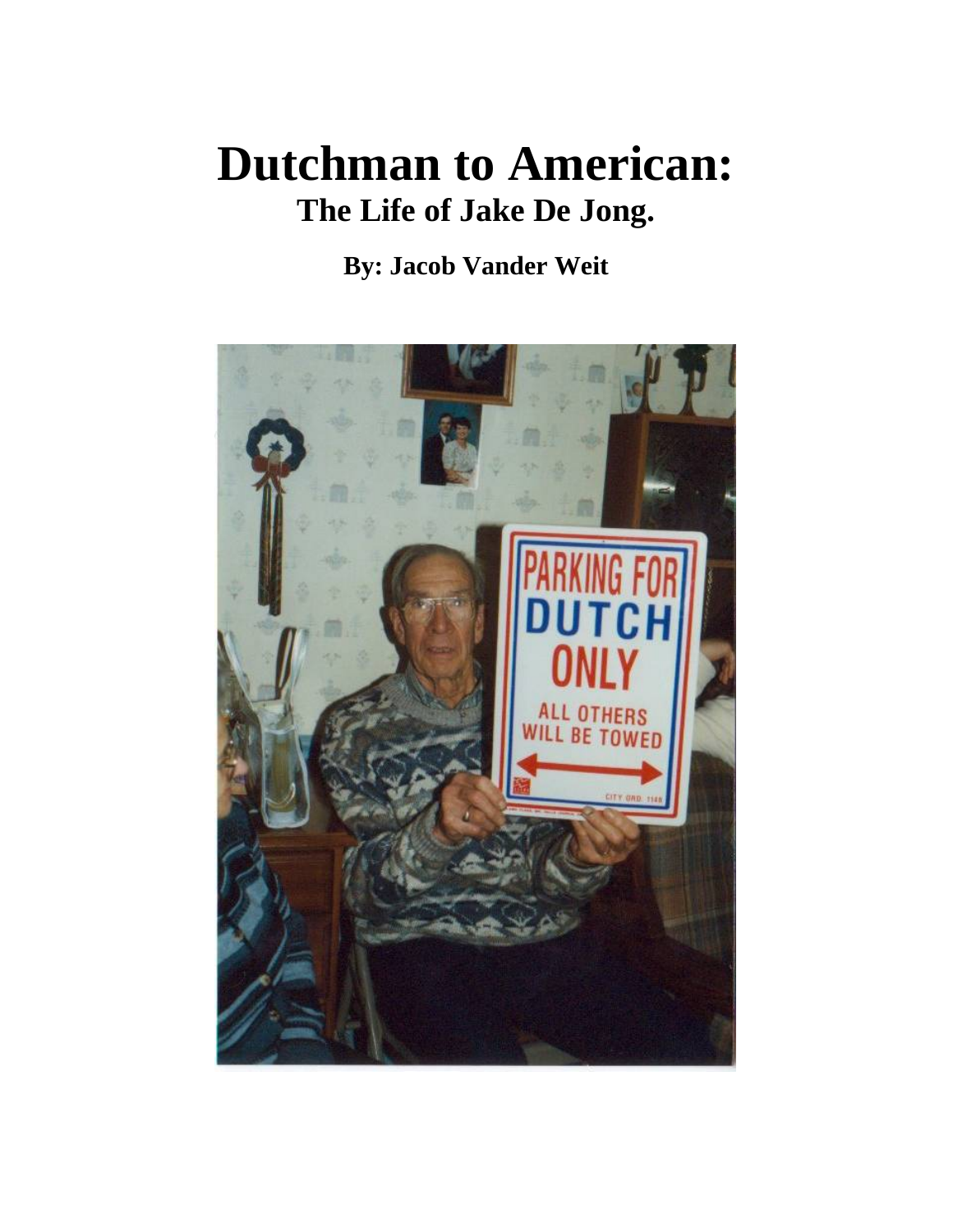Taking the time to sit down with our older generation to get their story is a wonderful opportunity. As a society, it is a shame that we tend to overlook them. With fading hearing, decreasing eyesight, a walk that has slowly become more and more a task rather than an involuntary action, and a fading memory; the younger, more upbeat, society tends to think that the older generation has no use. This thought is not only wrong, it is downright dis-respectful to the men and women who worked much harder for what they had than any of us will in our entire lives. I believe that we should embrace them and take every chance to bring the limelight to them, let them bask in the attention they so richly deserve. Bringing back "Life on the Pamlico" is a great way to do this. This is a great way to not only learn new things about a new friend, but, as in my case, a great way to preserve family history. It has taken me a little longer to get this to paper than expected. Procrastination isn't the case here, laziness has nothing to do with this. It is the pure fact that I am not doing this just for a grade or a diploma. This is preserving family history. This task that I have accepted is probably the hardest thing I have done. This simply is difficult because of the fact that putting my grandfather's life story onto paper or into words, it is something that requires perfection. I love my grandparents. I thank God everyday that I have all four of them still living. There is so much you can learn from them.

 One of the most influential and strong willed people I have ever met is my grandfather, Jake DeJong. He would never give up. He endured a lifetime of struggles to better his life and the life of his family. It's amazing that someone would leave his home country. He left everything behind, his friends, his family, his job. He dropped everything to leave for a new country. The bravery is astounding, realizing the risk of nothing going right and losing everything. Growing up as a young man, a trip to go see the "Farm Grandpa" was a trip very much looked forward to. I believe my brother, Phillip, and I would refer to my grandparents on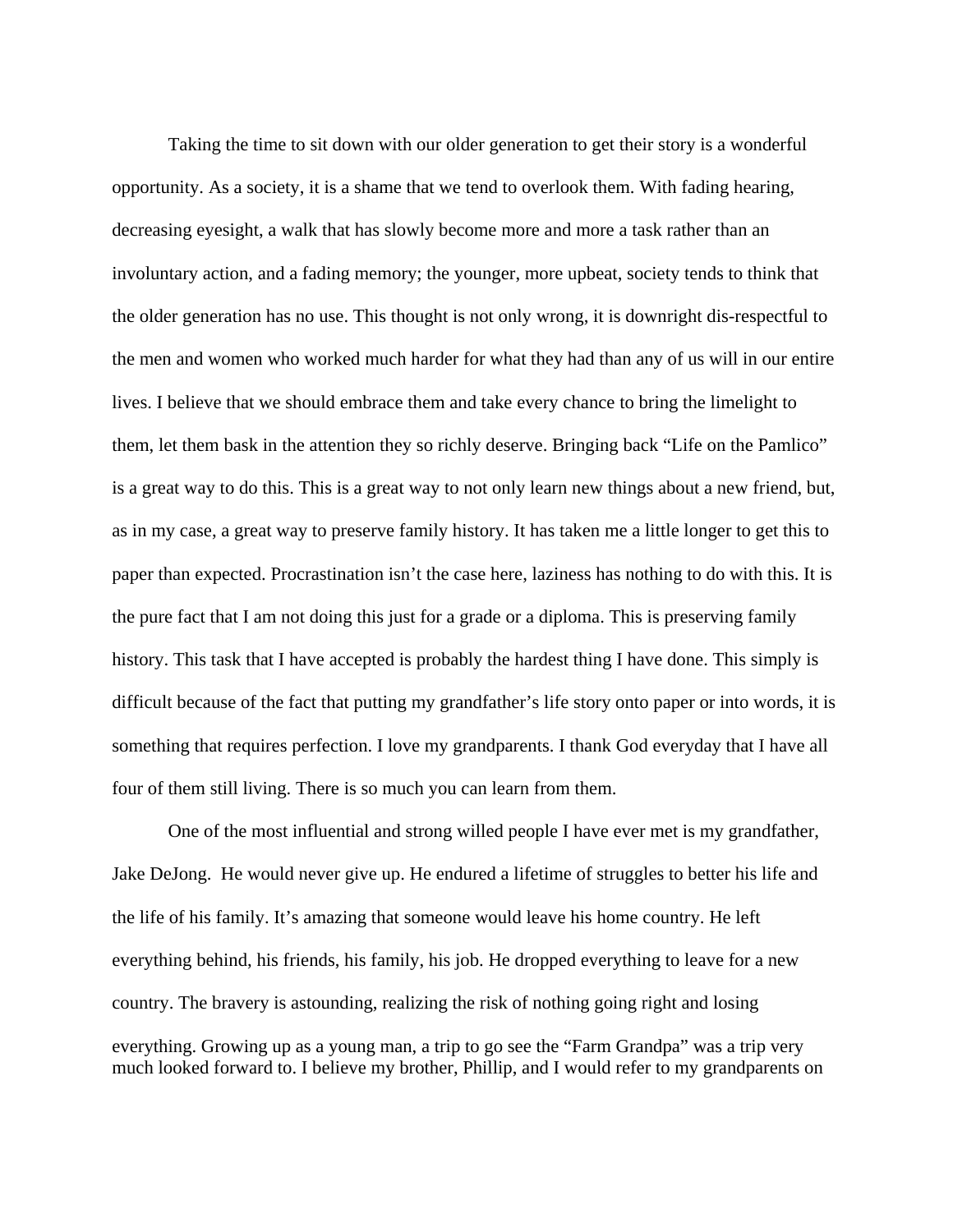my mothers side as the "Farm Grandparents", obviously referring to the farm they owned and operated. Referring to my grandparents on my fathers side as the "Water Grandparents". Yep, you guessed it, they lived on the river.



 These highly anticipated trips to the "Farm Grandparents" were awesome. I knew for

sure that I was going to be a farmer when I grew up so going there was a big deal. To me, there was a special connection on that side of the family, particularly with the kids. We all, at some point in our lives, helped out on the farm. So us kids were around each other quite a bit. We all got along (most of the time) and enjoyed farm work. I always got excited to go there. Not only was I going to see everyone, I was actually going to help with the farm work. Obviously being an important part to the farm staying together and running efficiently, I would put on my boots and go out to find anyone doing some work to offer my expertise. Often I would find my grandfather milking cows, shoveling cow crap, or running a tractor. He was always the busy one. If there wasn't much to do, he would make something to do, and then do it. Still to this day, you won't find him sitting, but outside doing all he can to stay busy. He would always take a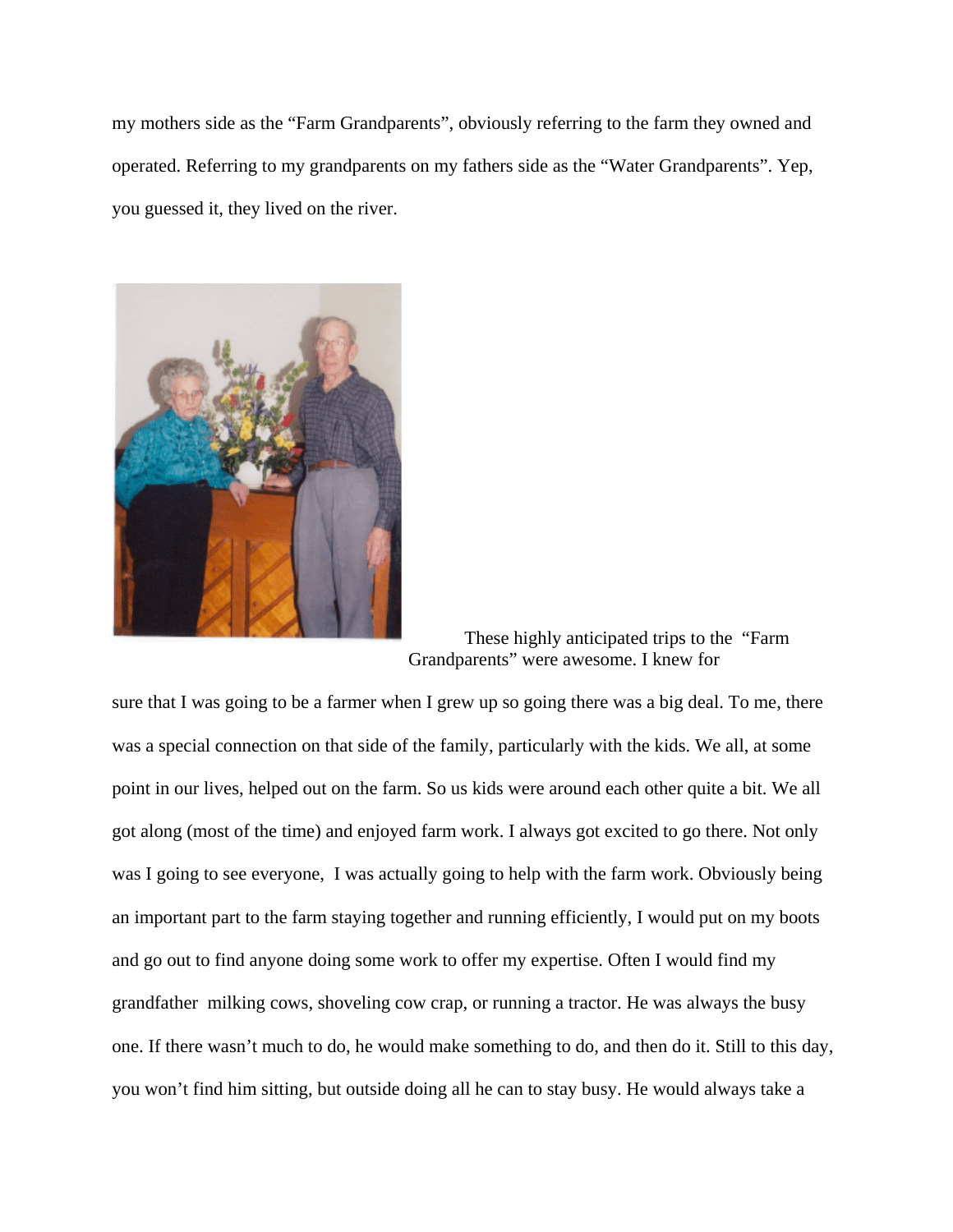moment to greet me and ask me how I was doing. After I would "help" him get back on track doing whatever he was doing I would either get sick of being outside or else find someone else to bother. After doing what I needed to outside, I would come back inside to find my grandma, Annie DeJong, my mother, Irene Vander Weit, and a couple other relatives either making some lunch or sitting and talking.

 Now, I don't know if there is anyone else in the world that is a bigger "The Price is Right" fan then my grandmother. Whenever you would walk in the door it was on. The ageless Bob Barker and his numerous beautiful models filled the TV screen. If there was a channel devoted to "The Price is Right", she would not only watch it religiously, she would own it. Oftentimes, as a kid, I would want to watch something else. Slowly getting up, looking to see if my grandma was paying attention, I would slowly raise my hand to change the channel. This was not a wise move. You didn't ever touch the TV unless you were turning up the volume during that show. So, with no other choice, we would sit back and enjoy. My grandmother is a wonderful woman. She has a wonderful sense of humor and is an overall happy person. Always there to keep my grandfather, and anyone else who needed it, in line. If you were acting like an idiot she would let you know.

 As I pulled into the driveway of the old farm, not much has changed other than the skeleton of an old dairy farm in the background. Some people might look at that dairy farm and say it is a rotting waste of space. Not to any of us; this is where we grew up; this is a part of our family. I notice in the back, my grandfather doing something in one of the old barns. He is busy as ever, not ever taking the time to just sit down and relax. That is the way he is, a hard worker. He notices me and makes his way towards the house. He greets me, extending his worn, leathery hand toward mine. We shake and we make some small talk before entering the house. As I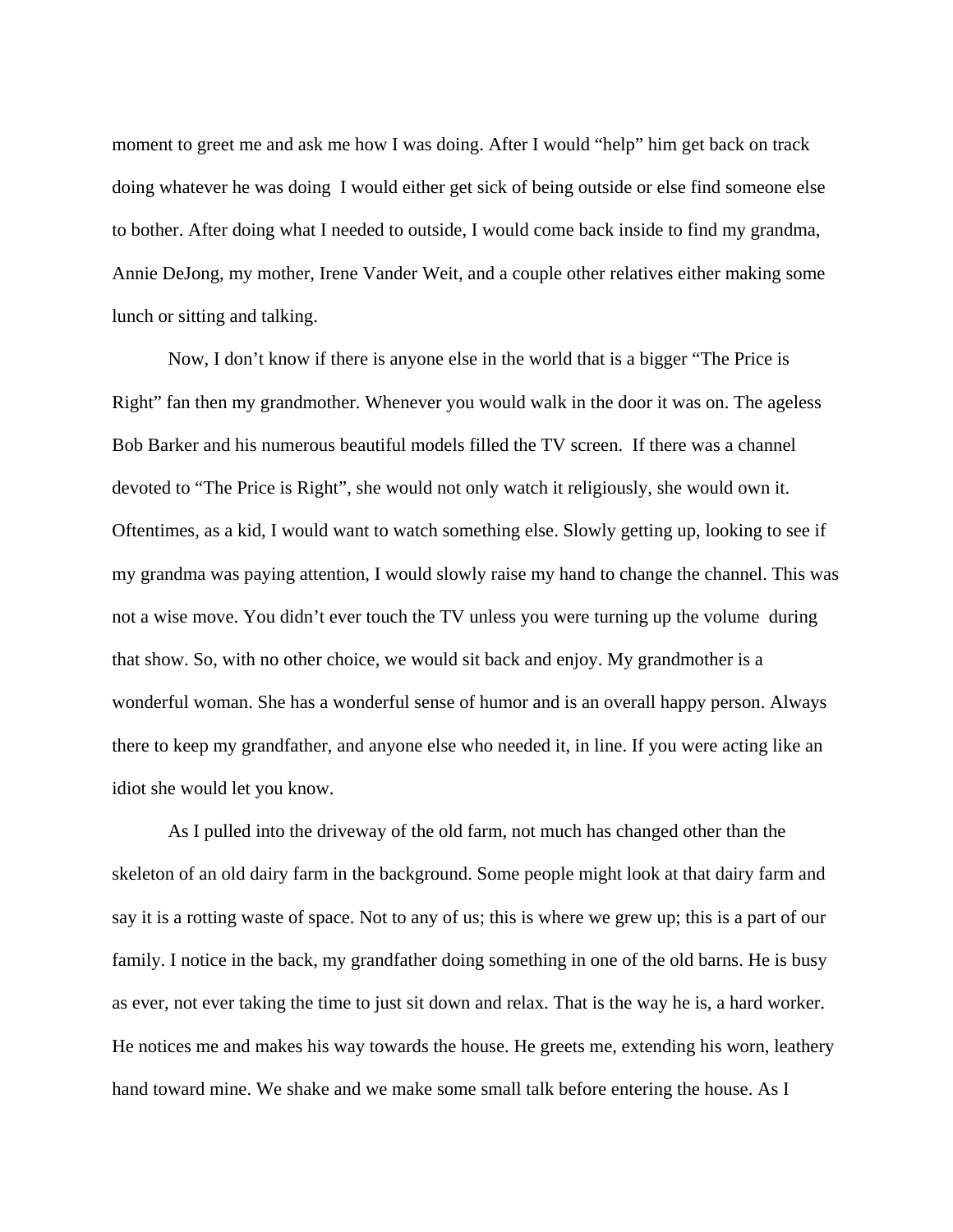follow him inside I remember flashbacks of a time when the entire family was around. Thinking back to past Christmas celebrations at the DeJong farm. The dining room area was always filled with string of tables where we would have our meal. The seats occupied with the family I love. With my grandfather at the head of the table. I can remember, when I was younger, when he would pray. His Dutch accent was so thick I had no idea when he was done praying. So I remember just looking at him and watching. When he would lift his head it was over. I think that everyone had the same problem as I did, because when he was done and lifted his head, it was like a domino affect. The meals would always lead to arguments on church issues. That was the kids cue to leave and go play hours upon hours of basketball on a full stomach. When the deliberation on the church issues was over and the tables were cleaned and put away, We would all come back inside for opening presents. I will never forget the picture of a large pile of presents underneath a midget Christmas tree. It never failed. Unwrapping our presents always led to wrapping paper fights and grandma always giving you the look when the fight was officially over. Then just times of going to the farm and walking in that very room and seeing Grandma sitting in her favorite chair, with the TV tuned to, yep, you guessed it, "The Price is

cookie.

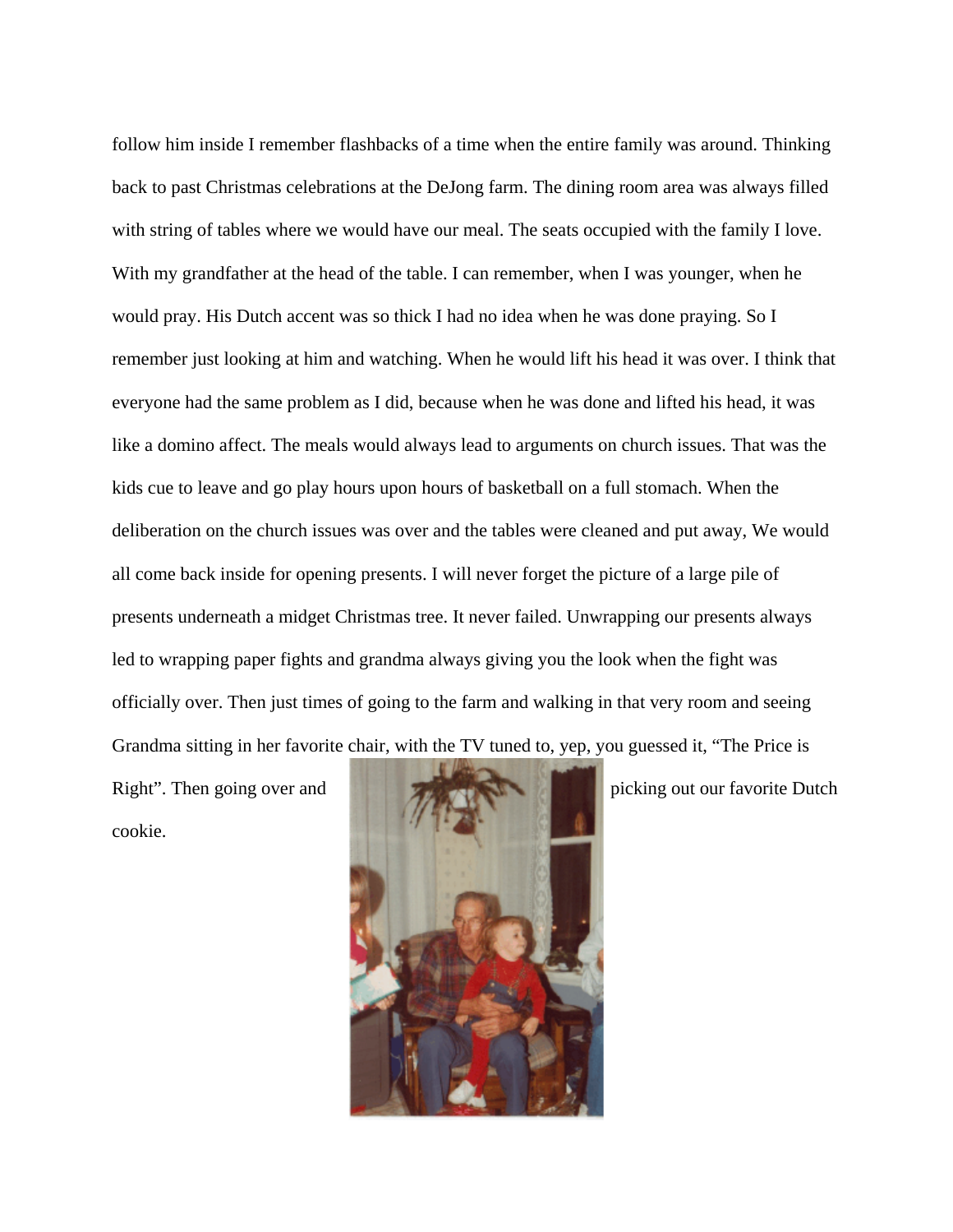Getting back to reality, I walk into that same room and discover my grandmother in her favorite chair. The time is over for "The Price is Right", but I can guarantee you that it was on. Setting my recorder up on the table, my grandfather takes a seat. I sit right across from him, my nervous hand presses record and he asks me what the subject is. Ironically I look at him and smile. "The subject is your life, Grandpa." He laughs and I ask him to begin where he grew up in the Netherlands.

 Jake DeJong grew up in a small town named Slieedrechd, which is about 15 miles southeast of Rotterdam. This is where he had his schooling as a young man. He lived in Slieedrechd for his first seventeen years of his life. His folks were not farmers. He had no farmers in his family. His dream was to be a farmer. His folks wanted him to go to high school and University, but he didn't like that idea. He instead went to Agriculture school in Holland. He would go for two years and 2 days a week he would go to school and the rest of the week he worked on a farm. He lived at home during this time and worked for a dairy farmer. The region was mostly dairy farming. The area he lived at was on a river. He did not want to be a dairy farmer. He left home and moved in with a dairy farmer for whom he worked for. He went to live and work for a man named Vem Beem. He did not receive any wages while working for him. Vem Beem provided him with a place to stay and to teach him how to be a dairy farmer. The reason why he did not make any money was because if he received wages then he would be considered a worker and would not be allowed to live with the farmer. There was segregation in the area where he lived, by race but by class. The working man class had lower seats in theaters to watch a movie, and even in church.

 Vem Beem was a nice man and treated him well. He lived with him for a year and went back to school. He attended a 2 year agricultural school across the river from where his folks lived. He went to school and lived at home for three more years. He graduated in 1939, then he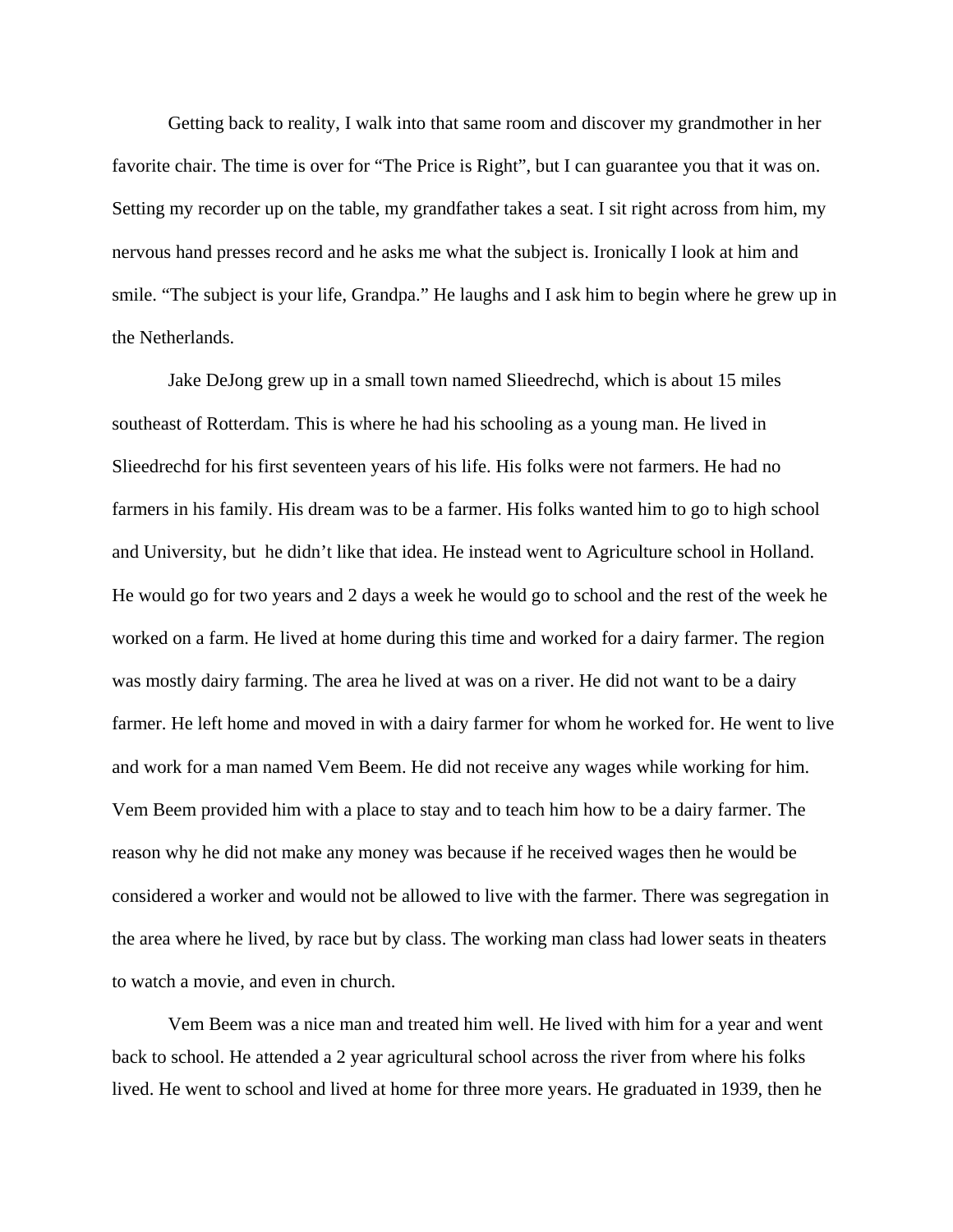went back to the same farmer and lived with him. In 1940, the Germans overtook the area. So he decided to go live back home during this time. After a little while he went back to live with Vem Beem for 2 more years where he did some more work. After those two years he went back to live with his folks where he worked for another farmer across the river. To get across the river he needed a workers permit to get to the farm where he worked. If he did not have that paper, the Germans would have taken him to Germany. One Sunday he went home to see his family and on his way back the Germans tore up his workers permit and told him to go to another little town. Obviously knowing that this was not a good situation, he decided it would be a better idea to go home, so he did. So he stayed home. He did some military duty as a prison guard for a little while.

 Vem Beem asked him to come back and run the farm because he was going to enter politics. His older son would have taken over but he was in the military. He agreed to work for him and after he got married when he was 24, Vem Beem gave him a house to live in. So my grandfather and my grandmother got married in August of that year and then went to live and work for him in November. He stayed and worked until Vem Beem's son came out of the military. So my grandpa needed a new job.

 So he went to work for a company who exported seed potatoes for 2 years.. At this job he basically weeded out sickness and different varieties of potatoes. He would look over bags of potatoes and check to see if they were okay. He would grade them and certify that they were okay and then they would be exported. After this job, he went to work for an agriculture extension service.

 While he was working for the extension service, he saw an advertisement for people in America that wanted a group of ten farmers to come over. His old employer, Vem Beem, told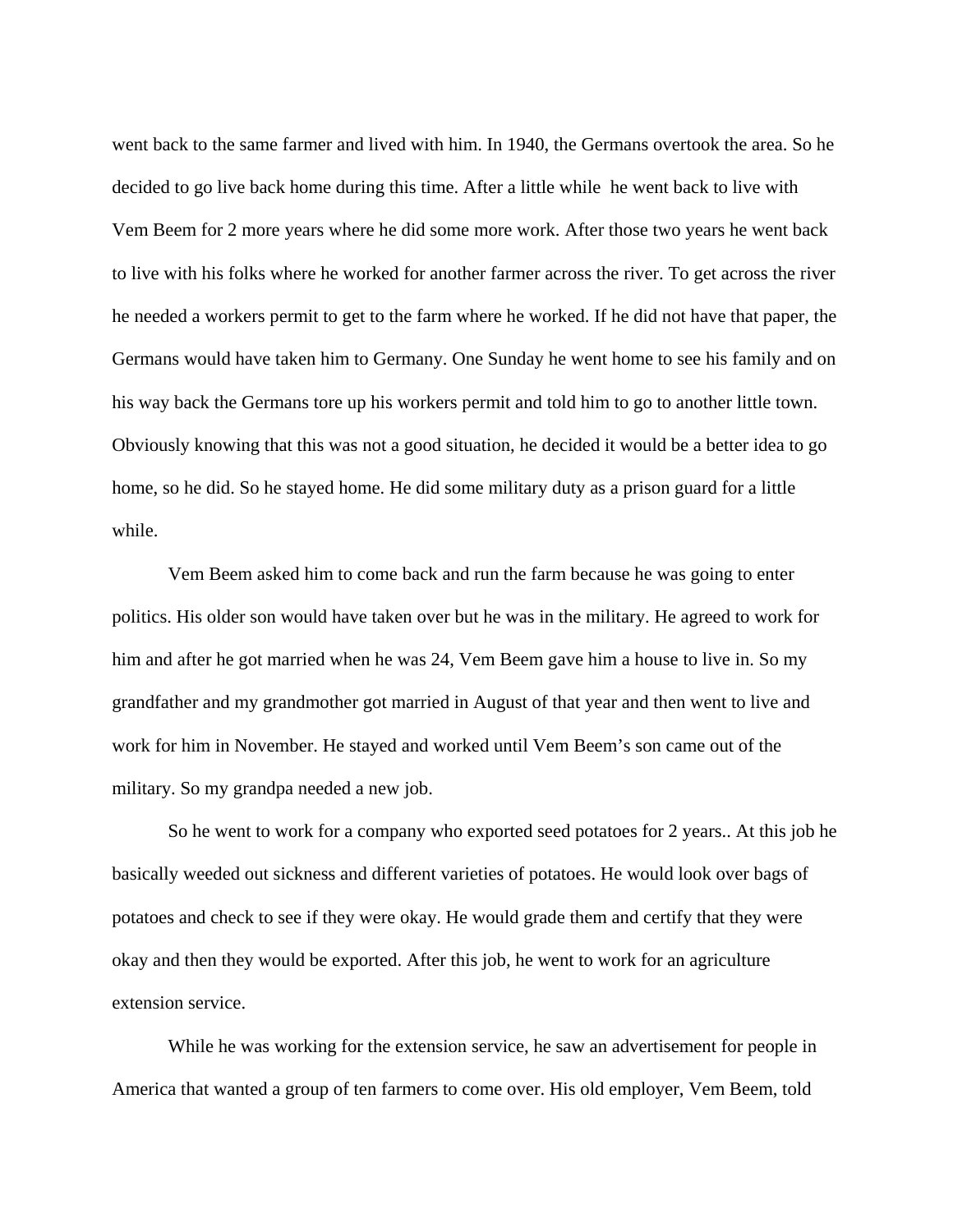him that to him it sounded like a good idea. So he went to his employer at the time and told him that he had a chance to go to the United States and start farming on his own. His employer informed him that he better make sure that it was as good as advertised before he left everything to go to the U.S. So he thought it over and decided that he would take the offer. This is the amazing part. He had a good job in Holland and an opportunity to move up the ladder of that job. Instead he left everything for a "chance" that he would have a better life in America. It was not only him, but his family of four. It was my grandpa, my grandma, my Aunt Ellie, and my Uncle John. So packing everything up, they decided it was time to go. This wasn't a quick plane ride either; it was a nine day boat ride over the Atlantic Ocean. That in itself had to be intimidating. But it was all for a chance to live in this great country we take for granted. So they made the journey in December of 1951.

 The boat ride took them to New York He immediately got on a train and headed down to Atlanta where he then took a bus the rest of the way to Alabama to their sponsors. Their sponsors would finance them and help them with farming. His sponsor's name was Belmont Nickerson. As soon as he got to his destination, he was hard at work. Right when he made it to his house he had to go and milk cows. My Grandpa enjoyed working with him. He treated my Grandpa and his family well. One problem arose with my Grandpa when he came over to the United States, as did many immigrants that came. The language barrier was the biggest problem that arose when he came. Mr. Nickerson helped as much as he could with this issue. He would say a word and make my Grandpa and his family repeat it back to him. "Great patience. I could not have done what he did." That is what my Grandpa said referring to the patience Nickerson had while teaching them the language. As time went on, my Grandpa worked very hard on the dairy farm. Working on a dairy farm back then wasn't as easy as it is now. There were no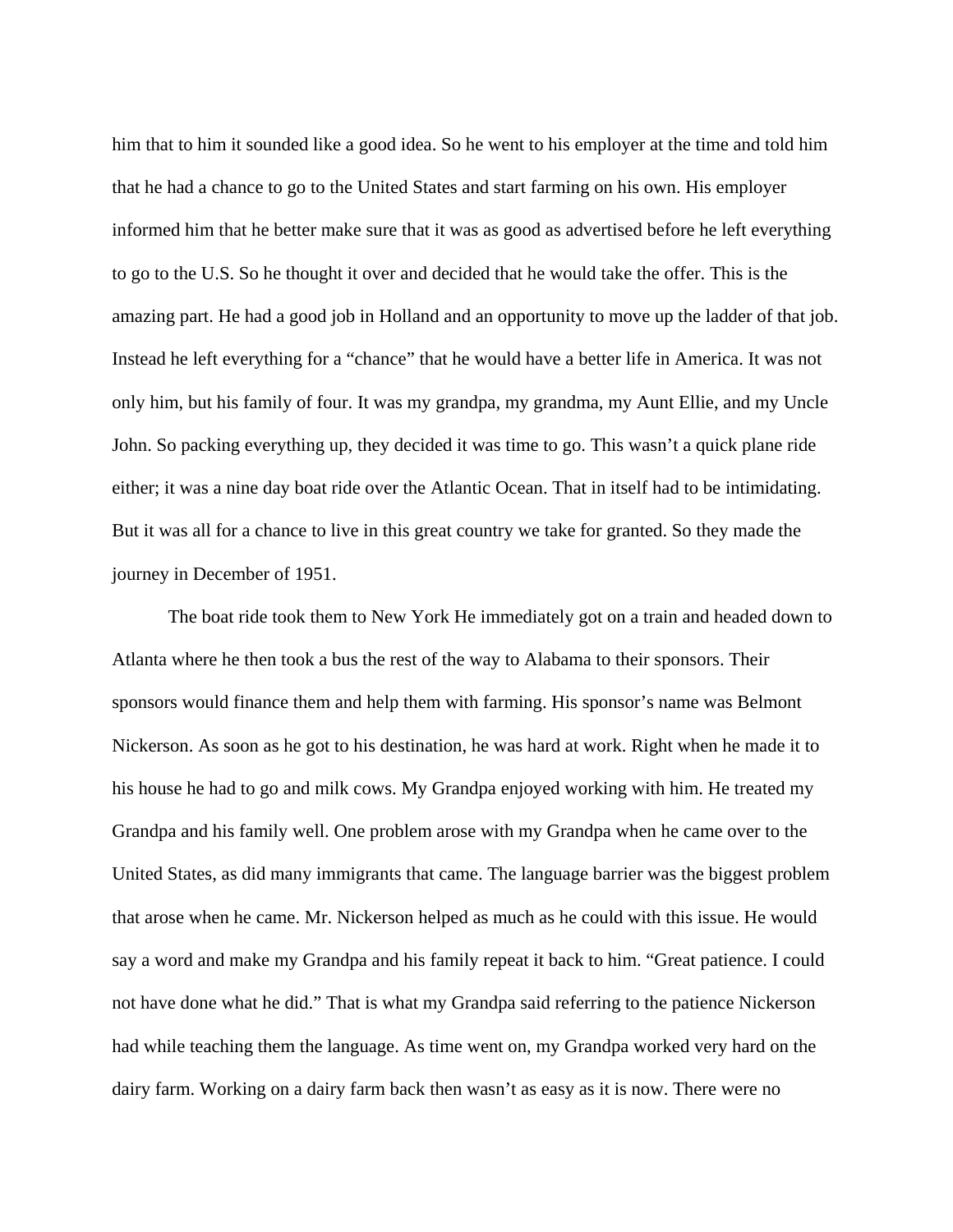milking machines at the time, so everything was done by hand. One day his boss bought a milking machine but didn't know how to hook it up. So my Grandpa hooked it up and that was the first time he ever used one, and according to him it was a wonderful invention. Ever since then he used a milking machine.

 Farming with Nickerson was going very smoothly. The group, however, started to fall apart. The minister that came with them was not a good man and people didn't agree with what he was saying and doing. According to my Grandpa, he should of been a lawyer, haha. Things were going well in Alabama, but more opportunities arose to change locations.

 One of his friends, Chris, had cousins in Washington state. Since my Grandpa had no family here in the States, it didn't matter to him where he moved. So Chris wrote his cousins. Chris' cousin returned his letter saying that they would need seven hundred and forty dollars to travel there. Money was tight then and my Grandpa didn't have the money to do it, so that fell through. He still wanted to move.

 North Carolina was another choice to where he could possibly move. He and Chris set off to North Carolina to check it out. They made it to North Carolina and liked what they saw. The only problem with North Carolina was that nobody would pay very much to work for them. A man they met in Alabama named Van Dorp lived in North Carolina and owned a farm. Van Dorp did not need anyone to work at the time. He found work with a oil jobber, whose last name was Brinson. He owned eighteen hundred acres around the Terra Ceia area. Chris went to work for Brinson and my Grandpa went back to Alabama to meet up with his family and asked Nickerson if he thought the job in North Carolina would be a good idea. Nickerson told my Grandpa that he could not make him stay in Alabama. He also told my Grandpa that he was looking at it wrong. The money in Terra Ceia was in the tree business. The area was covered with forest and needed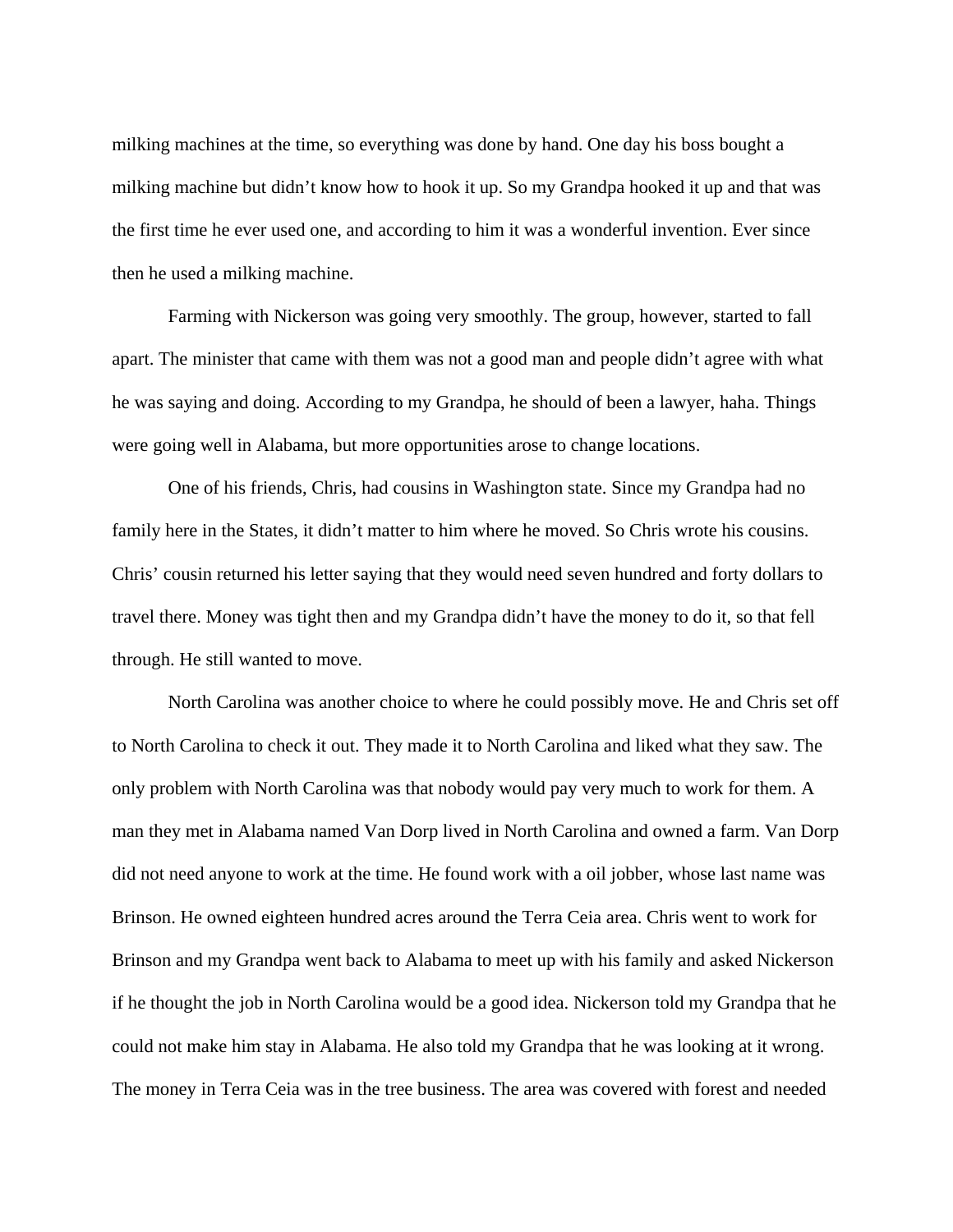to be cleared for farmers. One of my Grandpa's friends bought a farm and had it paid off in three years by using the money from the trees on his farmland.

 My Grandpa and his family moved to Terra Ceia, North Carolina on March 18, 1953. He worked for Van Dorp and he lived in a house owned by Van Dorp. An opportunity arose to move back to Alabama when his sponsor told him that if he moved back there he would buy land to farm and sell it to my Grandpa. My Grandpa said he really had to think hard about that proposition. He did not take that offer and opted to stay in North Carolina.

 Van Dorp was the big farmer in the area at that time. He owned thousands of acres of land. He tried to start up a dairy business but went broke. Van Dorp was very good to my Grandpa and his family. He worked for Van Dorp for awhile. He had an offer to go and get a job in New Jersey. He went up and visited but did not like it at all in the "Concrete Jungle". He came back and had a very interesting offer that was waiting for him.

 Jesse Waters had one hundred acres to sell to a "good Dutch man". The land came with one dozen pigs, a house, a barn, one cow, and a tractor. The offer was all that for twenty seven thousand dollars. He thought that was a good deal and took it. This is the same house that he lives in today. Along with building his own farm, he continued to milk cows for Van Dorp for a year and a half. He started to buy more cows for his farm and bought milking machines from a farmer in Grassy Ridge who was selling his farm.

 At that time he had eight cows. He sold his milk to a company in Washington, North Carolina. The farm grew, more shops and buildings were put up, more silos were erected, and more cows were bought. Time moved on and the farm was running well. The time came for my Grandpa to retire. He sold his share of the farm to his partner and his son, John De Jong. They were milking one hundred twenty five cows along with around one hundred twenty heffers and a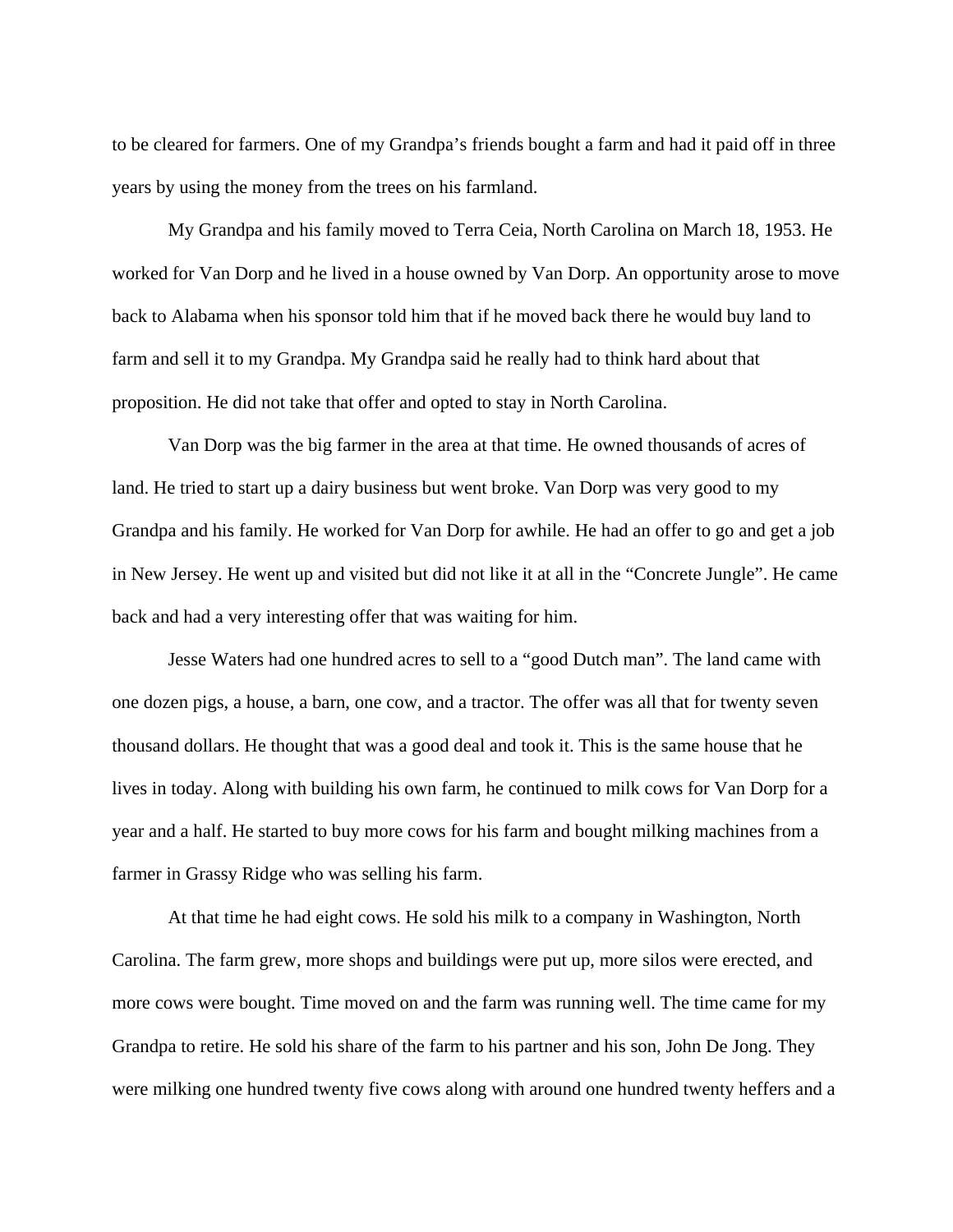few bulls. So at this time there was approximately two hundred fifty head around the farm. When the heffers' number got too great, they would sell some off. They sold their cows to places as far away as countries in South America.

 My uncle wasn't a big cow guy. He preferred to be in a tractor plowing or planting. His love was doing farm work. So my Grandpa did most of the work with the cows while my uncle did the farming. The biggest reason my Grandpa left that up to my uncle was because my uncle was great at fixing things and my Grandpa hated fixing things.



 Even after my Grandpa retired, my uncle would stop by and visited every day. I remember when my Grandpa got out of the dairy business, uncle John's kids would to most of the milking on a schedule. I helped out my cousin, Ryan De Jong, when it was his turn to milk. Milking is no walk in the park. We would get up at four in the morning and round up the cows and start milking, before school. When we were done with school for the day, we would go right back to the farm and milk again. The farm was sold, except for the house and some property around it including the majority of the barns, in 1997.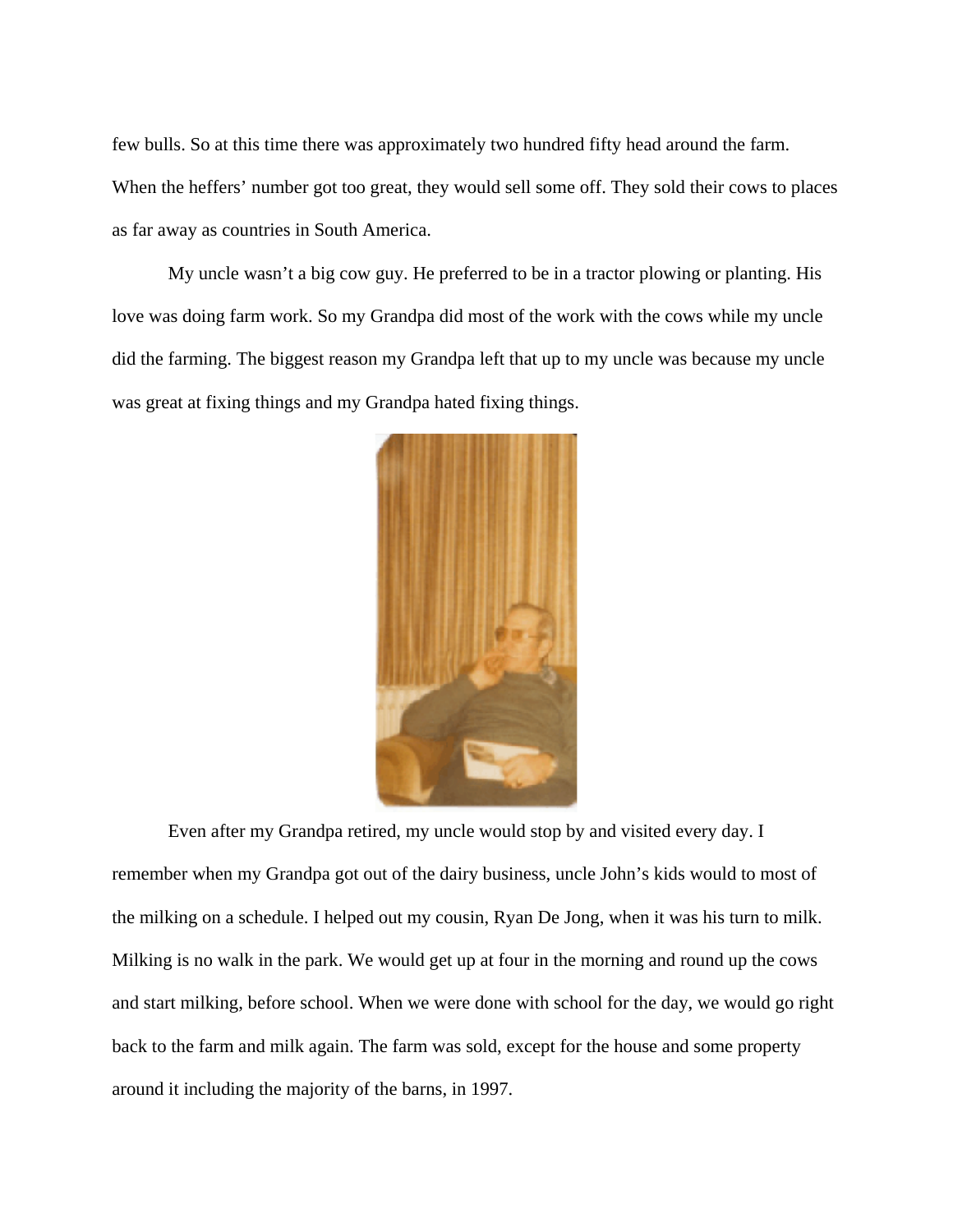My Grandpa and my Uncle John were very close. When my Grandpa sold his share to my Uncle, Grandpa wrote him a letter saying that he loved him. This was not often spoken but was always known. When my Uncle died in 1999, my Uncle's wife, Pat De Jong, read that letter. It was a very hard time for everyone, but was especially hard for my Grandpa. That was his only son. The letter basically told him that while they were working together, those years were the best in my Grandpa's life.

 Thinking back on this project, I look at the courage it took for my Grandpa to leave his home country and come to America. At one point in the interview, Grandpa explained how his parents came over while he was in Terra Ceia and asked him why in the world he left Holland to become a dairy farmer in America. The irony of this statement lies in the fact that he came to America to avoid being a dairy farmer. But he enjoyed his work after he got into it. It was a great privilege to be the one to tell the story of my Grandpa's life. My Grandpa is a great man and is someone to be honored. My entire family and I love him very much and I'm happy I can be the one to preserve a little of our family's history.